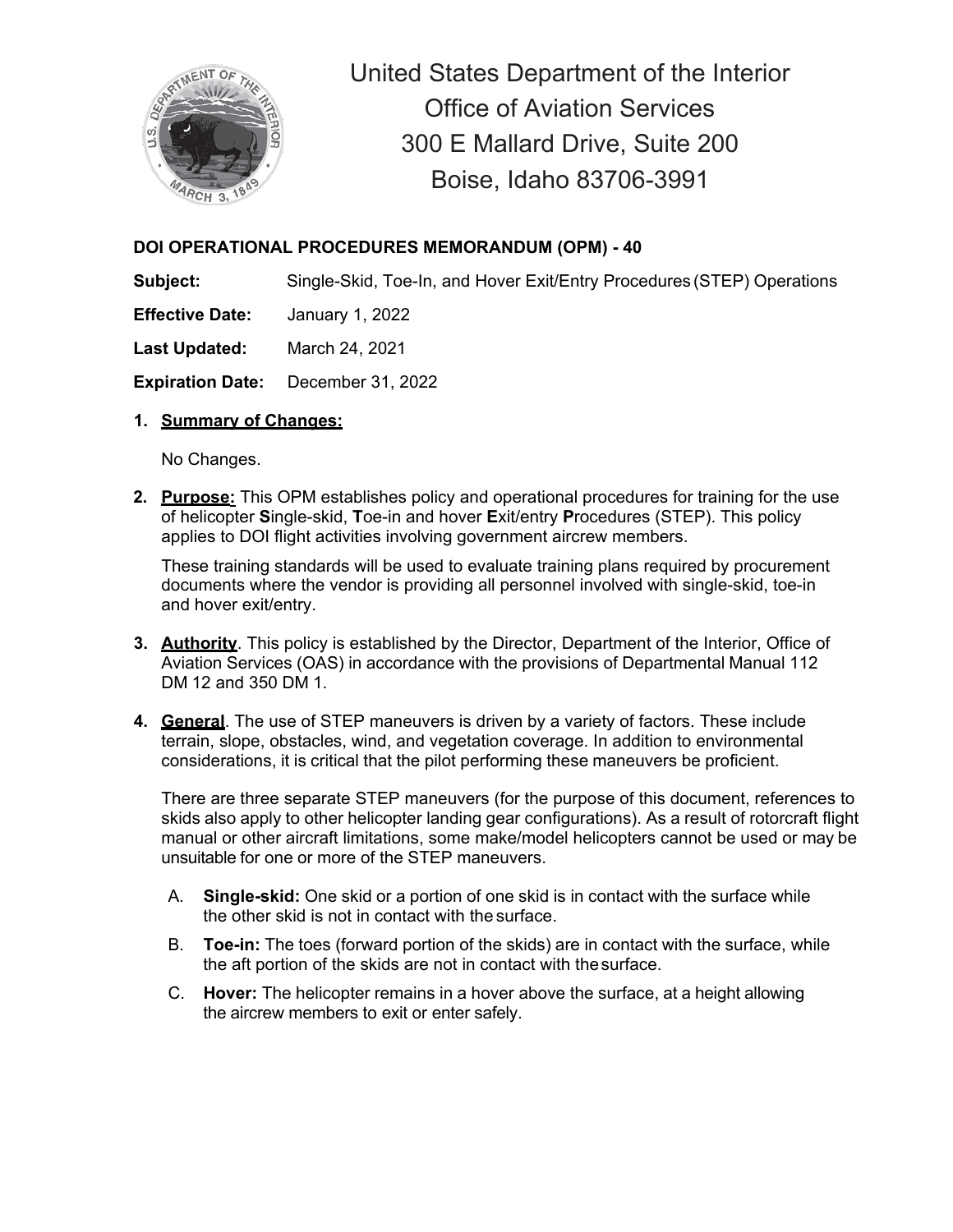- **5. Policy.** OAS is responsible for the approval of aircraft and pilots. In partnership with the bureaus, OAS supports and provides training for the use of STEP maneuvers.
- **6. Responsibilities.** The approval, use, and oversight of STEP maneuvers require an effective and collaborative working relationship between OAS and the bureaus.

### **A. Bureau Responsibilities.**

**National Office:** Review, approve an operations plan, and sign a letter of approval for the STEP request from the bureau's field office. A copy of this letter of approval will be provided to the OAS Regional Office in which the field unit resides.

#### **Field Offices:**

- 1) Once a field office has the National Aviation Manager's approval to perform STEP, they will coordinate with the OAS Training Branch (TB) a minimum of 45 calendar days prior to the mission if training is being requested. This request for assistance will include a copy of the National Aviation Manager's signed letter of approval.
- 2) Field offices will coordinate with their National Aviation Manager for concurrence, and with OAS TB for final approval of bureau STEP instructor candidates.

#### **B. Office of Aviation Services Responsibilities.**

- 1) Once the National Aviation Manager's letter of approval is received, the OAS Regional Director will coordinate scheduling pilot(s) and aircraft approvals with the vendor as necessary.
- 2) If requested, the OAS TB will coordinate with the requesting field unit to schedule training, obtain the STEP Operations Plan, and the risk assessment.
- 3) Coordinate within OAS offices/divisions as appropriate.
- 4) Issue approvals for aircraft and pilots.
- 5) Maintain a staff of qualified STEP instructors to provide training support and instructor certification as requested by the bureaus.

#### **C. Training.**

Successful completion will be documented and kept at the field office (may also be recorded in the IAT database).

#### **1) STEP Crewmember**

#### **a) Prerequisites**

Current as Aircrew Member with Hazmat requirement (if applicable) per the Interagency Aviation Training (IAT) Guide.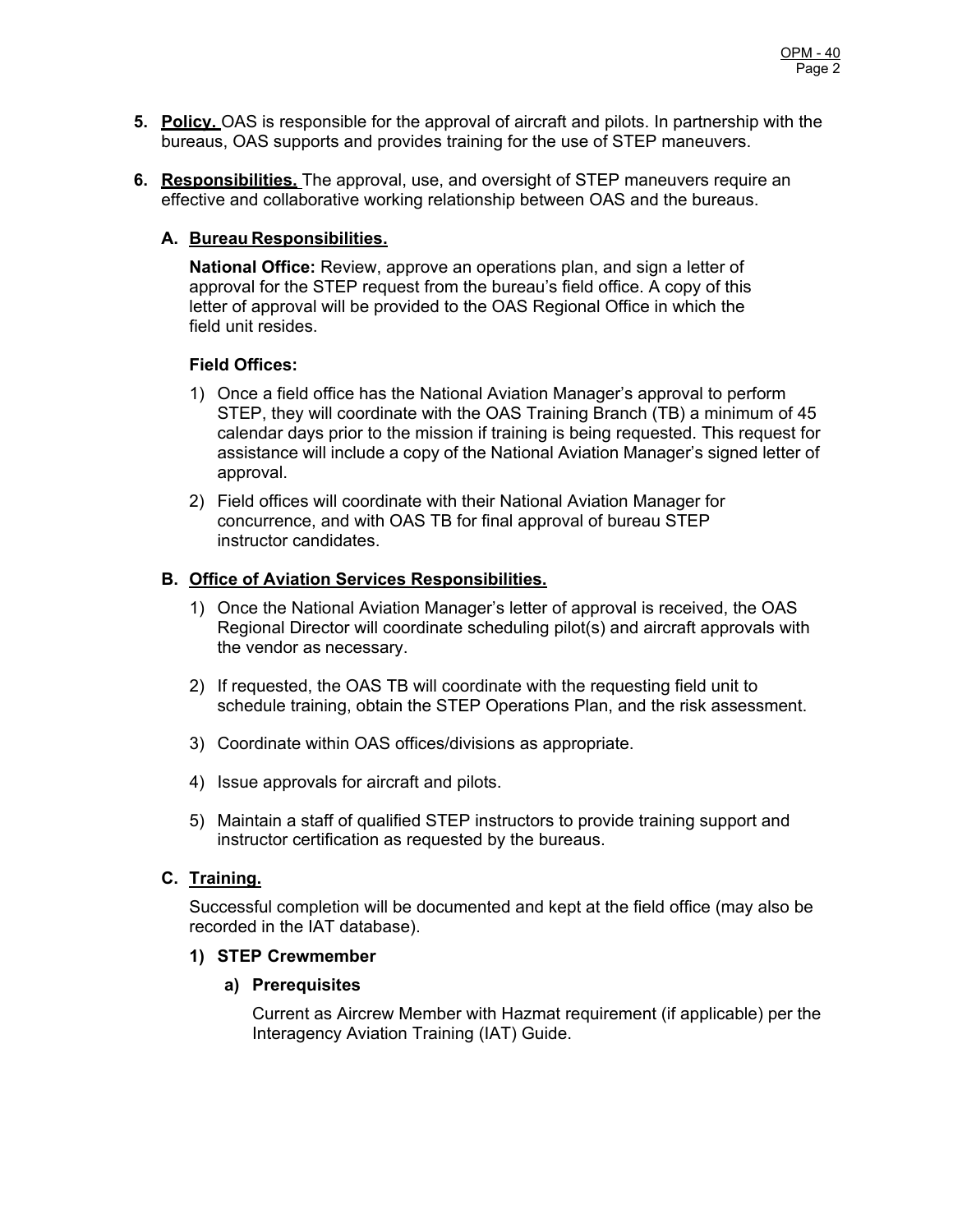## **b) Initial STEP Training**

- (1) Personnel who have not been qualified as STEP Crewmembers in the last three years must complete Initial STEP Training taught by a qualified STEP Instructor using the current version of the IAT STEP curriculum and training syllabus.
- (2) Must complete error free mock-ups for all maneuvers to be utilized.
- (3) Must complete STEP training evolutions [as defined below in c) (1) d) (2)] in terrain that is applicable to the maneuver, for all maneuvers to be utilized, until proficiency is achieved.

## c) **Refresher STEP Training**

Qualified STEP Crewmembers must complete Refresher STEP Training (or Initial STEP Training) every 14 months.

Refresher STEP Training will be taught by a qualified STEP instructor or by a STEP Crewmember who has attended a minimum of three Initial or Refresher STEP trainings and has been qualified in STEP operations for at least three seasons [one season is defined as: either: 1.) maintaining currency for 120 consecutive days, or 2.) performing three (3) operational STEP evolutions].

## **Refresher STEP Training will include:**

- (1) Classroom Content Review:
	- a) Policy: OPM-40 / approved STEP Operations Plan or Project Aviation Safety Plan (PASP)
	- b) PPE Requirements
	- c) Communications (Verbal / Hand signals)
	- d) In-flight Emergency Procedures
	- e) Litter Loading Procedures (if applicable)
	- f) Risk Assessment
- (2) Mock-ups until error free.
- (3) Training STEP evolutions (entries and exits) in terrain that is applicable to the maneuver until proficiency is achieved.

## d) **Maintaining Currency**

- (1) Maintain qualifications as Aircrew Member with Hazmat requirement (if applicable).
- (2) Perform at least one proficient STEP evolution (a STEP evolution is defined as: 1 entry **and** 1 exit in a training or currency scenario; or 1 entry **or** exit in an operational scenario) every 60 days. Any of the STEP maneuvers that a STEP Crewmember is qualified for may be used.
	- a) A mock-up may be substituted for an operational or training STEP evolution every other currency cycle.